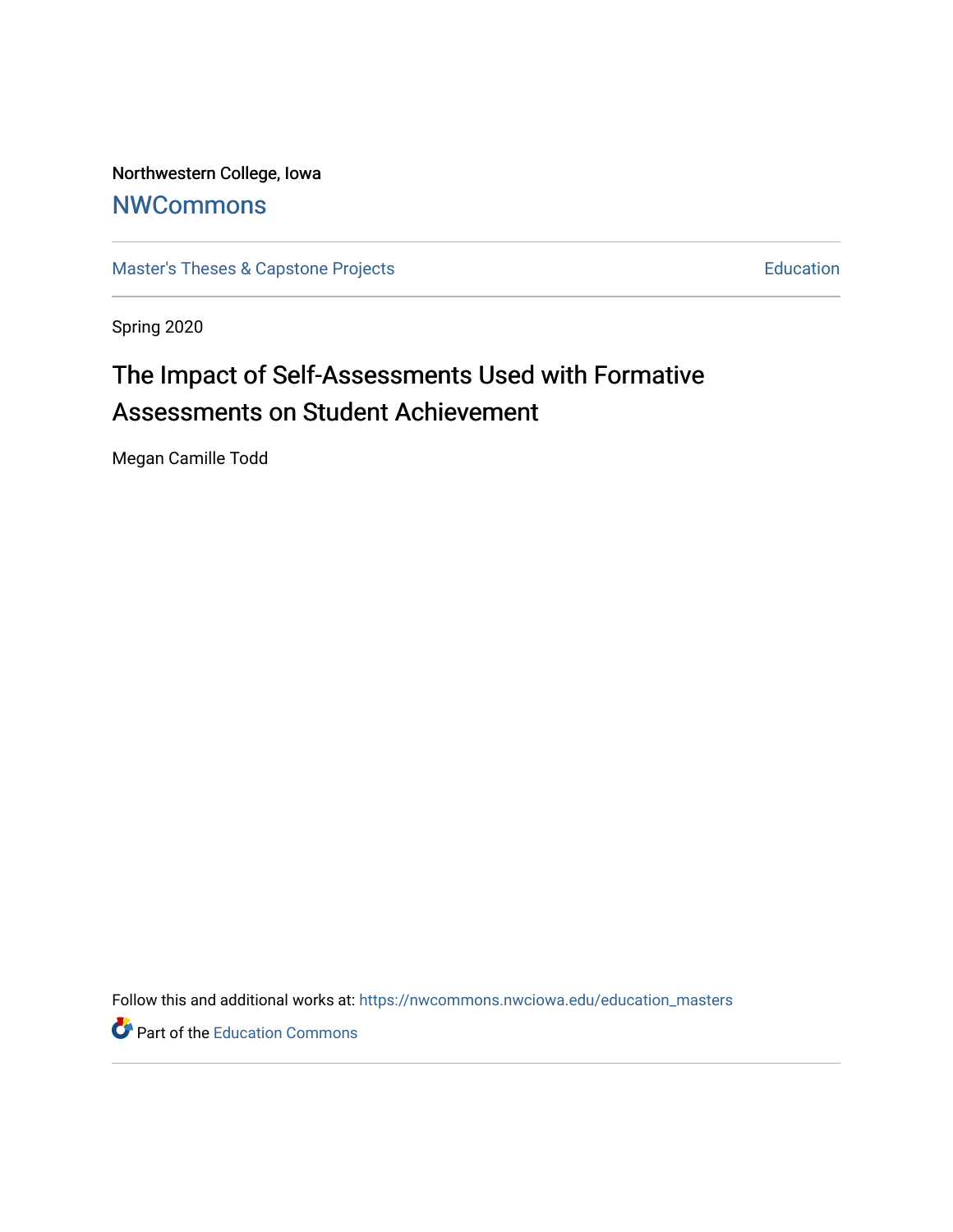The Impact of Self-Assessments Used with Formative Assessments on Student Achievement

Megan Todd

Northwestern College

An Action Research Project Presented in Partial Fulfillment of the Requirements For the Degree of Master of Education Dr. Ashley Nashleanas April 19, 2020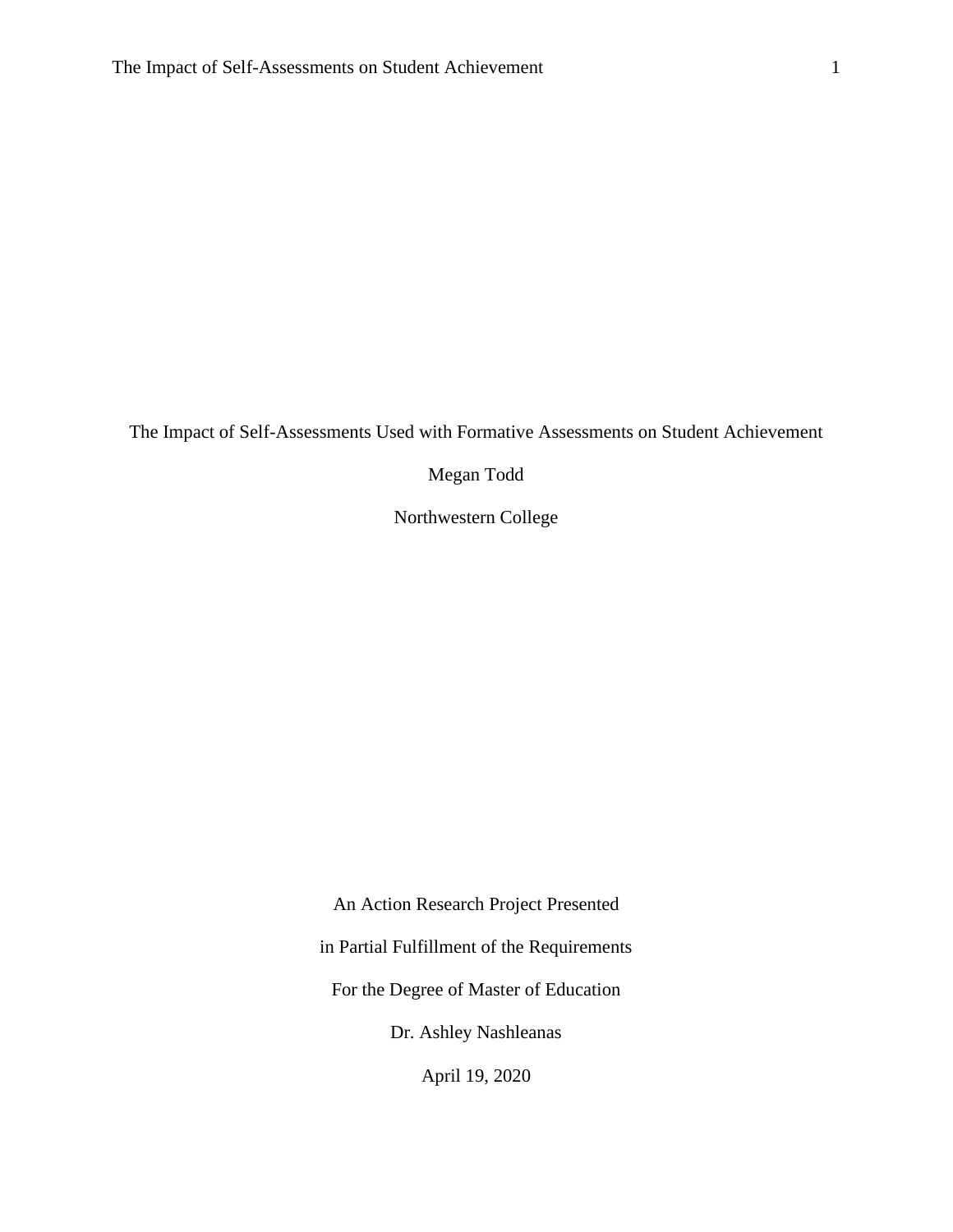|  | <b>Table of Contents</b> |  |
|--|--------------------------|--|
|  |                          |  |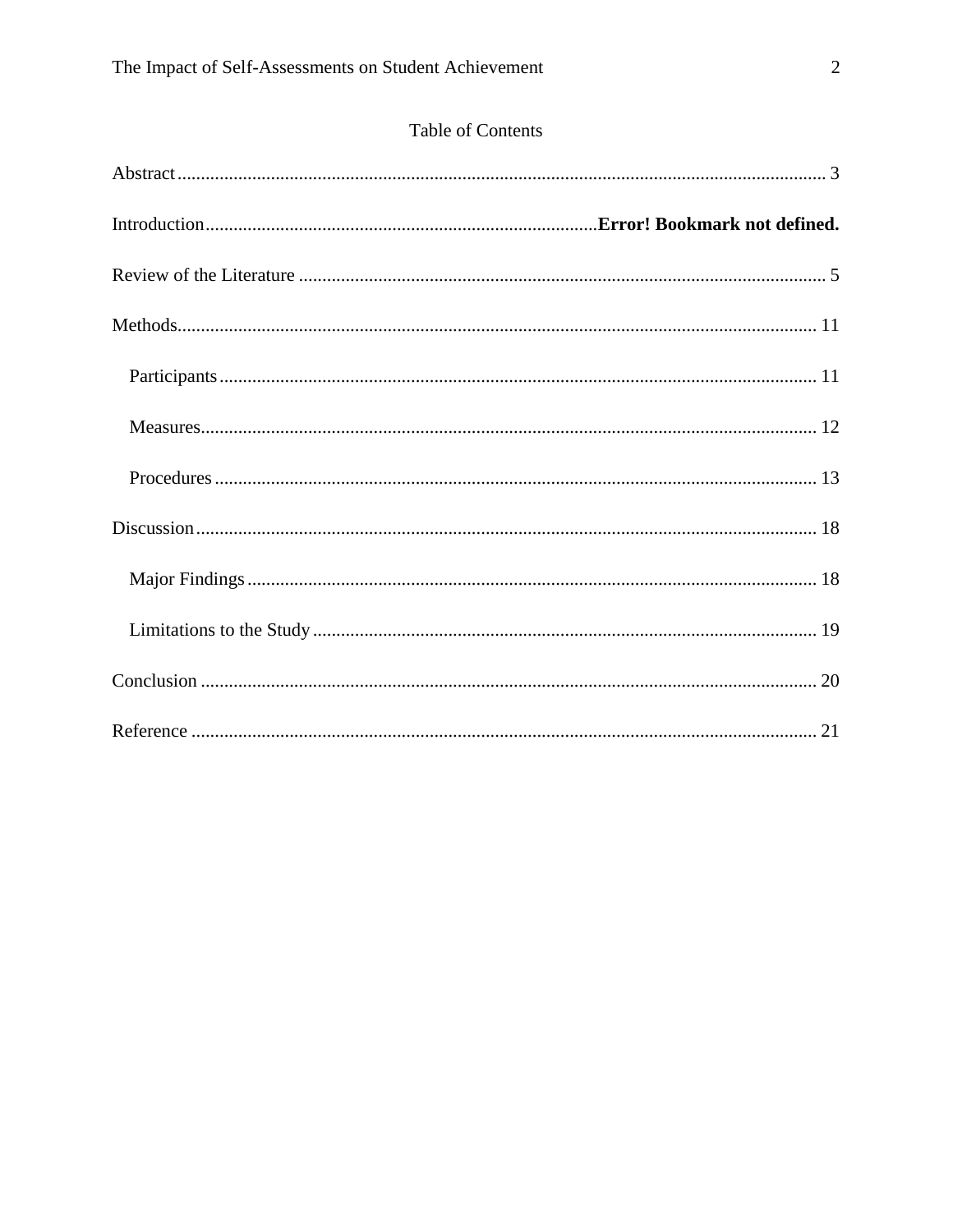#### Abstract

<span id="page-3-0"></span>Educators strive to create engaging and impactful strategies that not only improve student achievement but also instill 21<sup>st</sup>-century career readiness skills. Research has implied that through selfassessments, both student achievement and 21<sup>st</sup>-century skills are impacted in a positive way. Selfassessments can be used within the classroom as a form of formative assessments or feedback. The objective of self-assessments involves students analyzing their own work, identifying errors, and reflecting on their thinking. Student achievement, grit, and overall learning has been shown to improve through the implementation of self-assessments. For self-assessments to be successful, specific criteria needs to be implemented. The criteria includes time to understand the process, student involvement in creating rubrics, direct instruction when using the rubrics, and purposeful learning. This action research project was conducted to determine if student achievement is impacted in the  $7<sup>th</sup>$ - and  $8<sup>th</sup>$ -gradmathematics classroom when self-assessments are paired with formative assessments.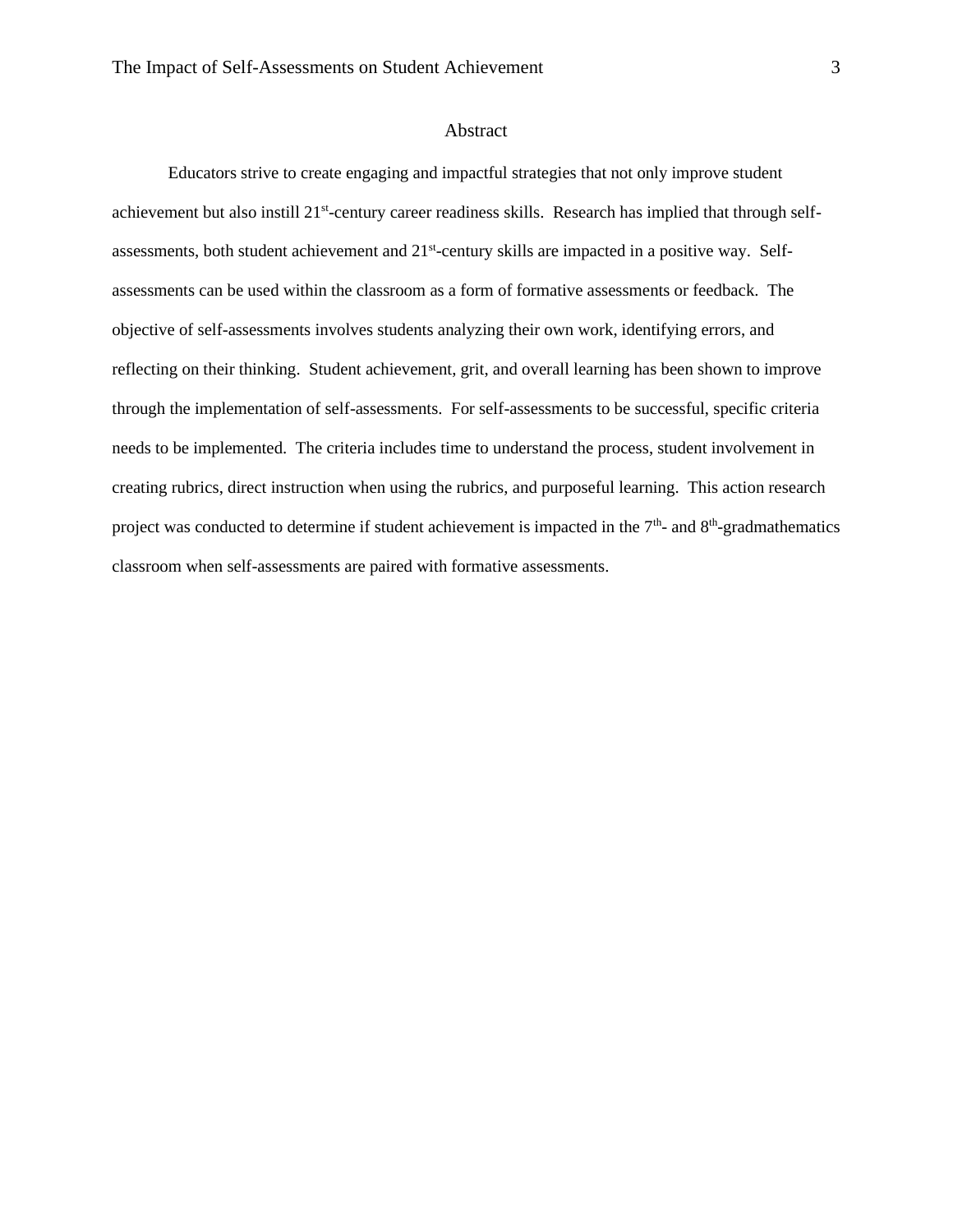The Impact of Self-Assessments Used with Formative Assessments on Student Achievement

Consistent and effective feedback has been a strategy that has been proven to facilitate student achievement and learning. However, time to provide this type of feedback is not always available (Andrade & Valtcheva, 2009). To combat the lack of time, self-assessments have become a strategy that teachers have implemented in their classrooms. According to Andrade and Valtcheva, self-assessments are a form of formative assessment that allow students to evaluate their own work based on a rubric. When students are able to assess their own work, they are provided with immediate feedback that will potentially increase their achievement. According to Larry Ainsworth (2010), formative assessments have been shown to improve student achievement, especially when feedback from teachers or students are provided.

Within the middle school mathematics classroom, students work with concepts that require efficient and timely feedback. Through the PowerTeaching Curriculum (2015), many of the mathematic concepts build the foundation for more rigorous and relevant content both inside and outside of the mathematics classroom. Without the basic understanding of these concepts, students will potentially struggle throughout their mathematics career. To provide the feedback that is essential for student achievement, self-assessments can be an effective tool to help increase student achievement in the middle school mathematics classroom. Boston (2002) explains that when students are able to identify and explain their errors through self-assessments, they have an increased opportunity to close any gaps that were created based on their misunderstandings.

Ainsworth (2010), Boston (2002), and Andrade and Valtcheva (2009) all found that feedback when used with formative assessments has positively impacted student achievment. Therefore, the use of self-assessments on formative assessments should increase student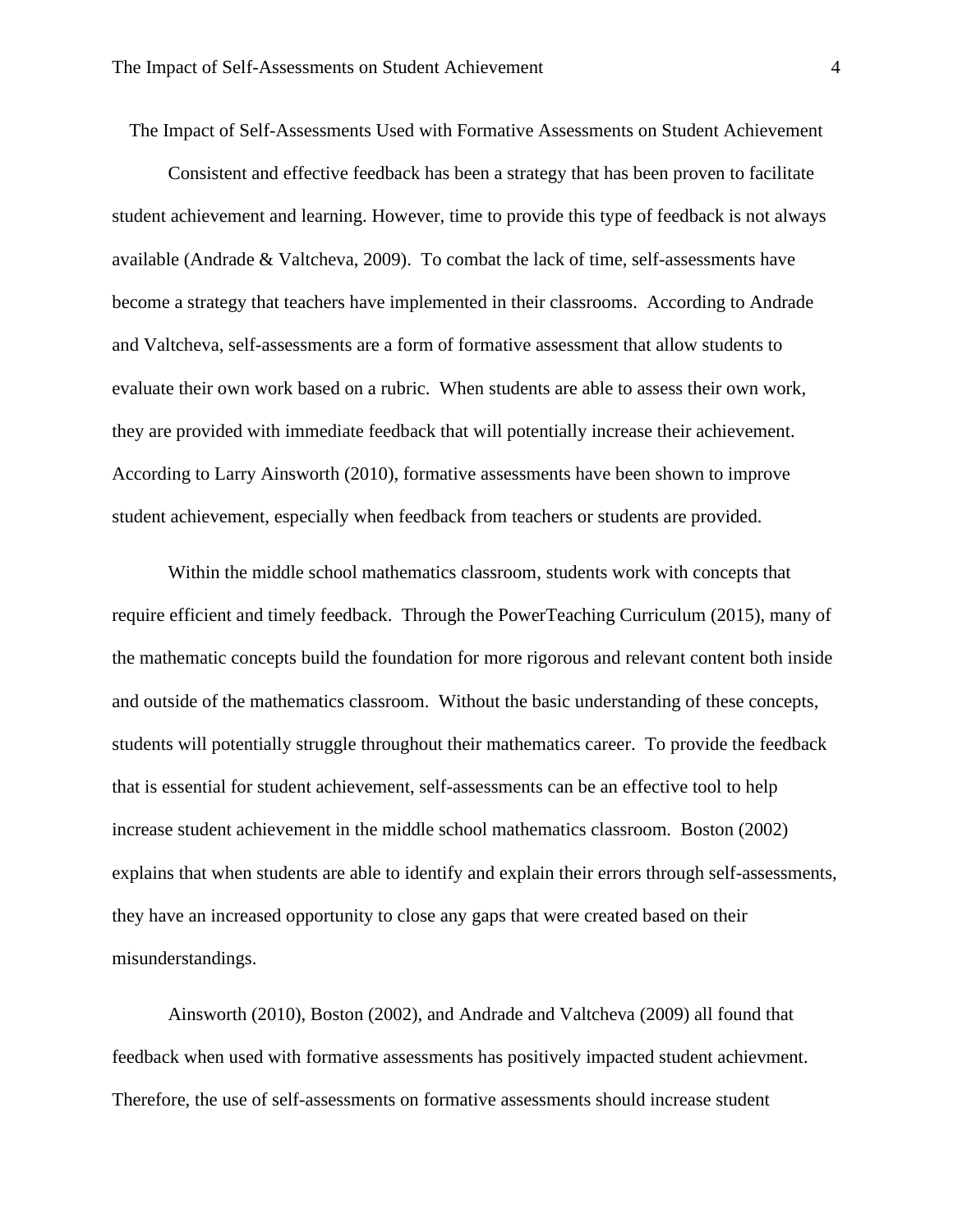achievement in the Mathematics Classroom. This action research project will answer the following question, "How is  $7<sup>th</sup>$  and  $8<sup>th</sup>$  grade student achievement in the mathematics classroom impacted by the use of self-assessments on the PowerTeaching Math Quick Checks and Cycle Checks, and Edulastic Assessments?". For nine weeks,  $7<sup>th</sup>$  and  $8<sup>th</sup>$  grade mathematics students completed self-assessments on various types of PowerTeaching and Edulastic formative assessments. The self-assessments provided students with information pertaining to their areas of strength and weakness, which were used as a guide for studying for their Summative Unit Test. Through the engagement of self-assessments,  $7<sup>th</sup>$  and  $8<sup>th</sup>$  grade mathematics students took part in their own academic success. As an educator, this action research project provided me with another tool to improve student achievement in the mathematics classroom. Furthermore, self-assessments are a cross-curricular tool. The data provided in the action research project may potentially assist other educators in various domains with a strategy that can improve student achievement.

#### **Review of the Literature**

<span id="page-5-0"></span>Educators recognize the impact formative assessments provide on student achievement in all areas of education. Formative assessments are an assessment method that educators use to gather information on student understanding throughout a unit and provide feedback based on the results (Cauley & McMillan, 2010). Formative assessments are most impactful when effective and meaningful feedback is provided in a timely manner. Cauley and McMillian's Formative Assessment Cycle provides a clear picture about the importance of feedback when implementing formative assessments. The cycle involves a six-component process that is continuous. The process is as follows: on-going assessments, on-going feedback, instructional corrections, student motivation, on-going student engagement, work and achievement. The six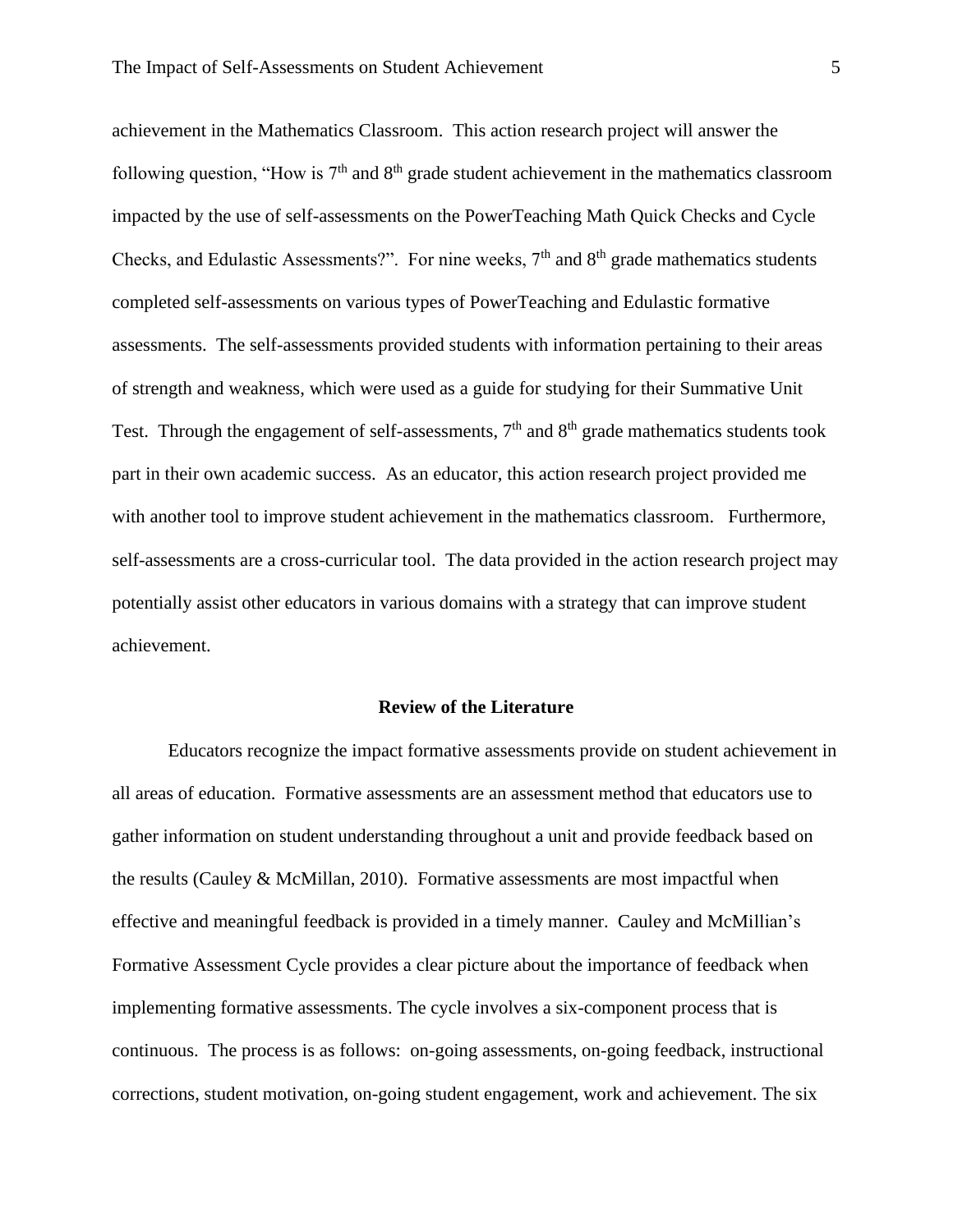components work together to foster student achievement and understanding, feedback being one of those components. Feedback can be provided in a variety of different ways; however, selfassessments have been found to better provide students with the autonomy to more successfully master the learning goals.

The inclusion of self-assessments has impacted many aspects in student success. In a study with college level students, Hanrahan and Isaacs (2001) found that self-assessments allowed the students to think more critically about their work. Furthermore, the students felt more confident in their work when they were aware of what was going to be assessed (Hanrahan & Isaacs). Armstrong (2016) believed that through critical thinking, students would begin to further understand their own metacognition. A deeper understanding of how your brain functions allows students to better assess their tasks as well as understand how to achieve their goals (Armstrong). As students engage in more self-assessments, they are continuously thinking more critically about their own work, thus positively impacting their achievement in a variety of ways.

Although formative assessments have been found to impact student achievement, the inclusion of self-assessments has amplified its impact. Boston (2002) found that the most impactful feedback involves suggestions for improvement, as well as descriptions of errors made on the task. When feedback is used with formative assessments, students have a better opportunity to "close any gaps between the desired goal and a student's current understanding; furthermore, it can guide them to their desired goal" (Boston). In addition to closing gaps, formative assessments, when used with self-assessments, have also proven to have more impact on low-achieving students and students with disabilities. When students are given clear criteria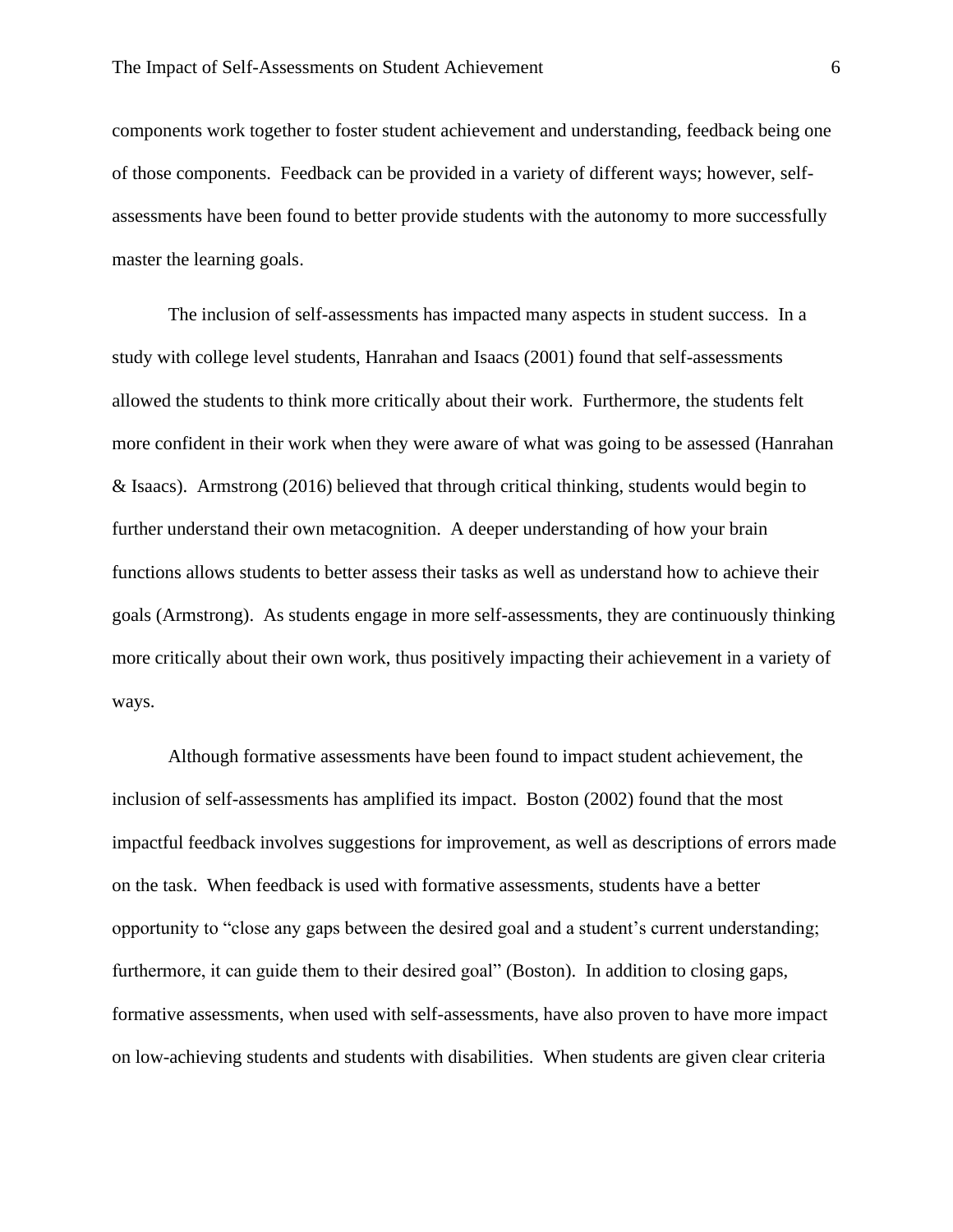of what they are expected to learn and have opportunities to reflect and revise their work, they show more academic improvement then those who do not.

Self-assessments as a form of feedback have impacted student achievement in a variety of ways. According to Andrade and Valtcheva (2009), providing feedback on formative assessments can promote learning and achievement. In a mathematical study on high school and college level students, Andrade and Valtcheva found that using self-assessments on their formative assessments had positive effects on students' achievement. The study found an increase in students' mathematical vocabulary, communication, and response details. Furthermore, increased exposure to self-assessments had an impact on students' mathematical perception and grit. Within the same study, students reported feeling more confident as they attempted challenging problems. Students also reported that through self-assessments, they were able to focus more on key elements that impacted their success, identify their strengths and weaknesses, decrease anxiety, and feel more confident (2009).

Ainsworths (2010) found that the use of formative assessments or "assessment as learning" has also been shown to improve student achievement. Ozan and Kincal (2017) found that formative assessments had both a positive impact and no impact on student achievement. However, when used with some form of feedback technique, formative assessments had a higher chance of increasing student achievement. In the same study, students' self-regulation skills were positively increased when self-assessments were used as a form of feedback. Selfregulation skills are described as "skills that require students to actively use their cognitive skills, make efforts to reach their learning goals, get help from friends or parents when necessary, and most importantly, take responsibility for their own learning" (Ozan & Kincal, pg. 109).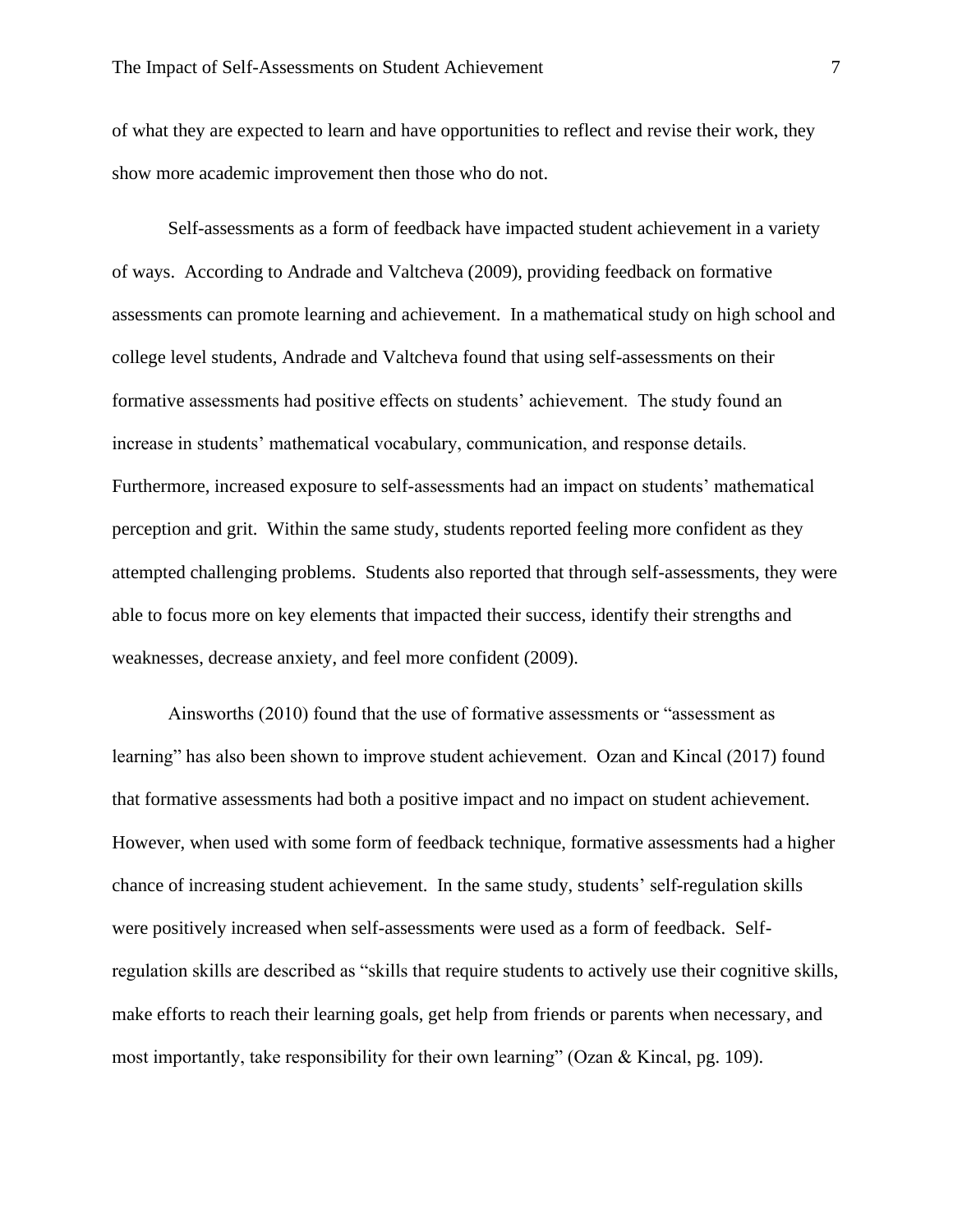As student motivation and grit are increased through self-assessments, student achievement is also positively impacted (Stalling & Tascione, 1996). The researchers found that self-assessments increase students' mathematical independence and confidence. As students identified the different types of errors they made on their formative assessments, student were able to find effective ways of communicating and learning from their mistakes. Furthermore, students independently carried the process of self-assessments into other classroom tasks. Stiggins (2009) found that self-efficacy was also positively impacted using self-assessments in students in the upper elementary grades. Self-assessments, when used as assessments for learning, gave students a better understanding of their educational abilities.

The impact of self-assessments did not cease when the task at hand ended. Ross (2006) found in a study involving  $7<sup>th</sup>$  grade students that self-assessments increased positive interactions, as well as decreased off-task behaviors. The study also found that the use of selfassessments increase self-efficacy beliefs, the ability to accomplish challenging tasks. Lehmann and Chase (2015) also found that self-assessments provide students with an opportunity to complete complex work. Through the complex work of self-assessments, students become exposed to constructive criticism. Receiving constructive criticism can be viewed as a  $21^{st}$ century skill (Furman, 2017). The use of constructive criticism through self-assessments provides students with more opportunities to practice skills that will be used in the future.

### **Concerns of Self-assessments**

Although the impact of self-assessments can be beneficial, there are some components in the process that raise some concerns. Hanrahan and Isaacs (2001) reported that college level students had a difficult time staying objective when assessing their own work; furthermore, some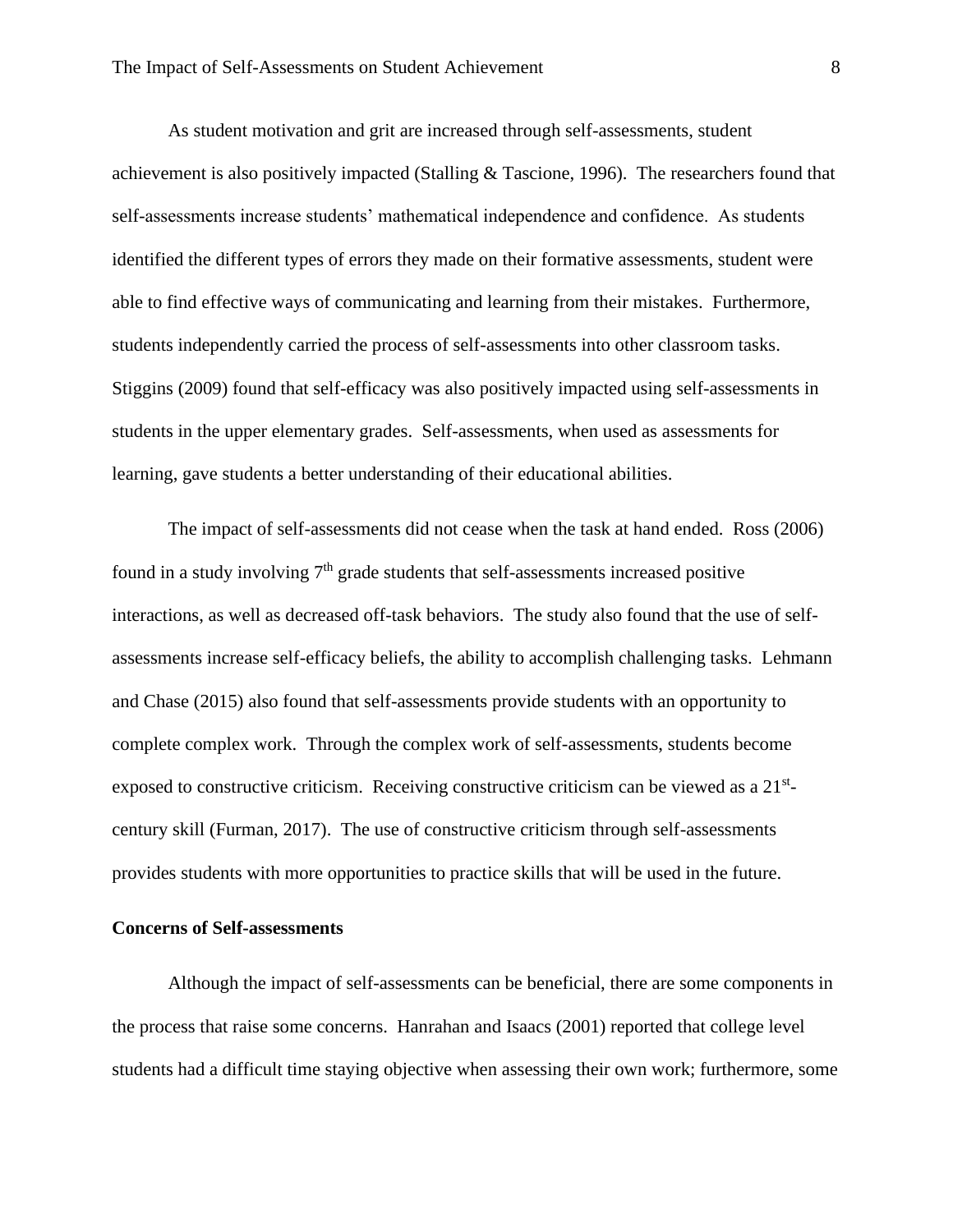students felt that their work met all the criteria and could not be assessed further. Lastly, students had a difficult time accurately completing the self-assessment when the criteria that was being assessed was not specifically taught.

In the beginning implementation of self-assessments in the mathematics classroom, Stallings and Tascione (1996) reported similar challenges. Students found self-assessments challenging and had a difficult time defining the types errors. Teachers also found it difficult to share control of assessing their work with the fear that certain students will assign lower standards when completing the self-assessments (Ross, 2006). Students also believe that it is the "teacher's job" to assess their quizzes and the process was "boring." Lastly, teachers feared the response they would receive from parents.

### **Criteria for self-assessments**

Implementation of self-assessments is not a simple task. In order to effectively implement self-assessments, educators must provide certain criteria to avoid the challenges that were discussed above. Cauley and McMillian (2010) described a three-step process they [word more academically appropriate than believe? Search synonyms of believe and you should find something to substitute] provides the building blocks for successful self-assessment implementation. The process consists of the following steps: "students judge their own work, identify discrepancies between current and desired performance, and identify areas of improvement" (2010). This three-step process aligns with other argued criteria needed for successful implementation.

Other researchers have found that the implementation process for self-assessments is an essential part of its success. Andrade and Valtcheva (2009) hypothesized that self-assessments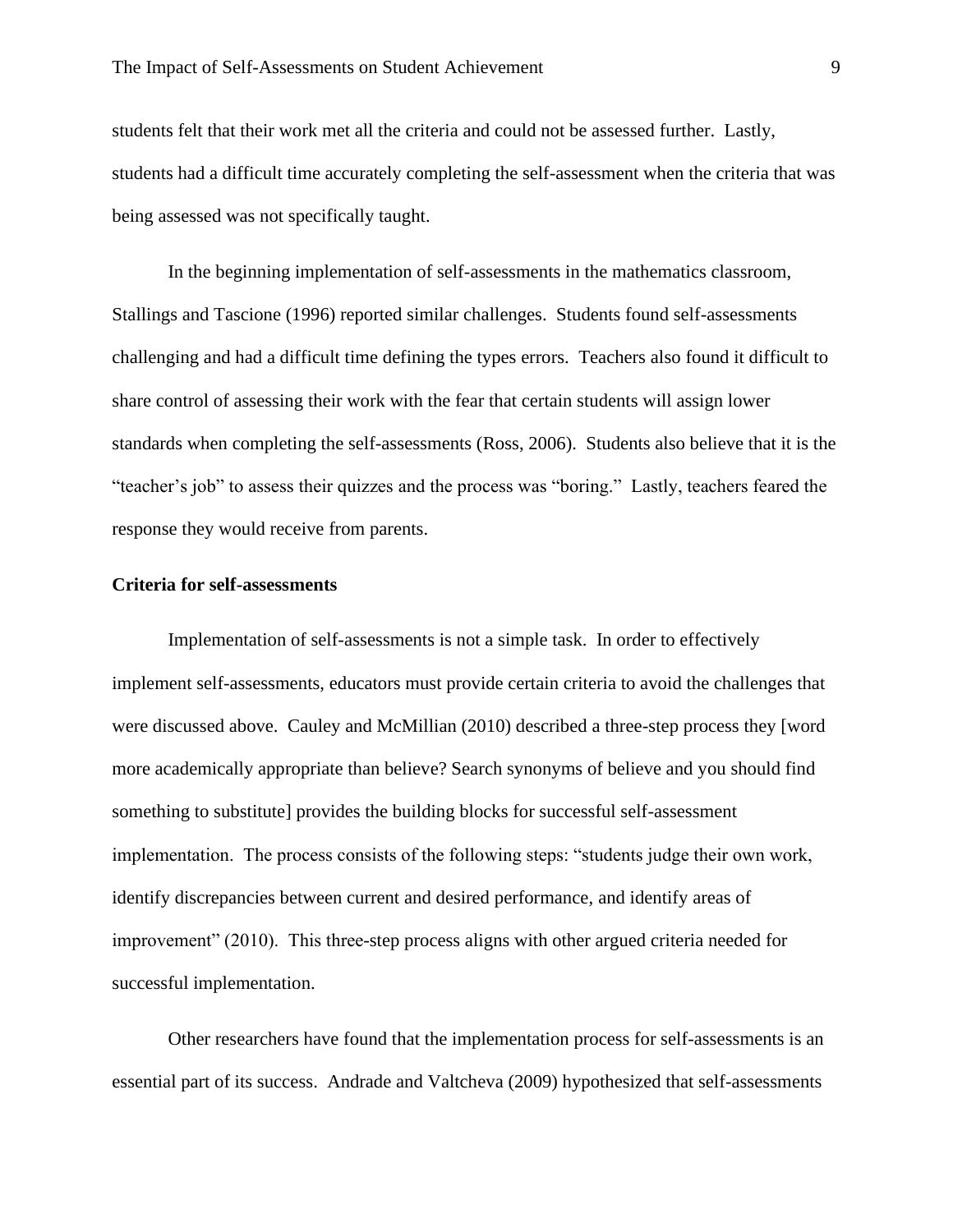will be the most successful when the following criteria are met: students understand the value of self-assessment, have been given opportunities to self-assess, have been taught directly the process of self-assessments, use rubrics throughout the self-assessments, and are able to revise their tasks. [Good revision here.] In addition to these criteria, another important component included the students' involvement when creating the rubric. Andrade and Valtcheva included high school and college level mathematical students in creating the rubric that students used to self-assess their tasks. Dean (2012), Andrade, and Valtcheva all emphasize the importance of clear criteria when creating a rubric to be used for any self-assessment. Furthermore, student input when creating rubrics may help reduce the challenges that can occur during the selfassessment process.

Ross (2006) shared similar beliefs when implementing self-assessments. He emphasized the importance of student and teacher collaboration when creating criteria for self-assessments and shared the need for feedback on self-assessments. To maintain the reliability of selfassessments, Ross discusses the importance of staying consistent when implementing selfassessments; following the implementation process will help create positive reliability. Although reliability can be maintained with self-assessments, Ross found that the validity of selfassessments is mixed. The mixed results on the validity of self-assessments can be connected to the various judgements of students and teachers. The judgments of both teachers and students may vary in the quality with which the assessment was completed.

The literature supports my hypothesis that self-assessments have a positive impact on student achievement. Formative assessments contribute to this success; however, when complemented with feedback, formative assessments have a great impact on student achievement. To reduce the challenges that occur when implementing self-assessments, it is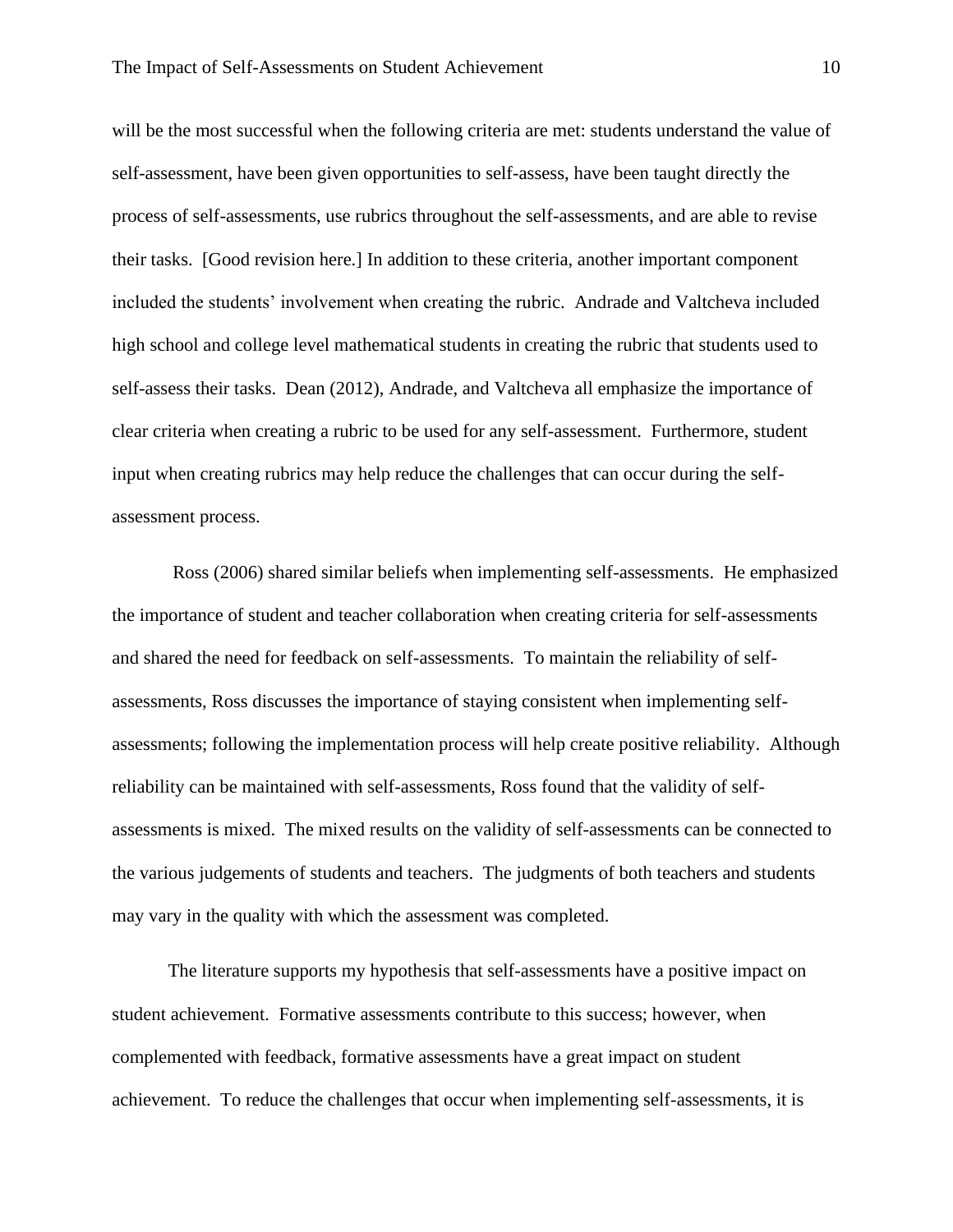essential to follow the research-based criteria described above. As self-assessments are used more regularly, the benefits they provide will hopefully impact more than just student achievement. Research has shown that self-assessments create opportunities for students to think critically, increase their metacognition and grit, and lastly understand the value of their learning.

## **Methods**

### <span id="page-11-1"></span><span id="page-11-0"></span>**Participants**

The participants that took part in this action research project attend the River Valley Junior-Senior High School located in Correctionville, IA. This district encompasses four different communities: Quimby, Washta, Correctionville, and Cushing. River Valley Junior Senior High School (2018) has a total enrollment of 224 students, ranging from sixth grade to twelfth grade. Within this building, 95.1% of the students are white, 3.1% are Hispanic, 0.4% are Native American, 0.4% are Asian, and 0.9% are multiracial. Furthermore, 12.5% of the students in this building are on an Individualized Educational Plan (IEP), 0.4% are English Language Learners, and 46.4%, of the students in this building have a low socio-economic status (qualify for free or reduced lunch).

The school day begins at 8:20 AM and ends at 3:25PM. Between those times students attend eight different courses, each lasting 43 minutes. The junior high's schedule consists of Mathematics, Reading, Social Studies, Science, Physical Education, Music/Band (optional), Study Hall (if applicable), and Exploratory. The high school schedule varies based on the credits needed for graduation. The teachers in this building teach a variety of courses, some teaching both junior high and high school courses.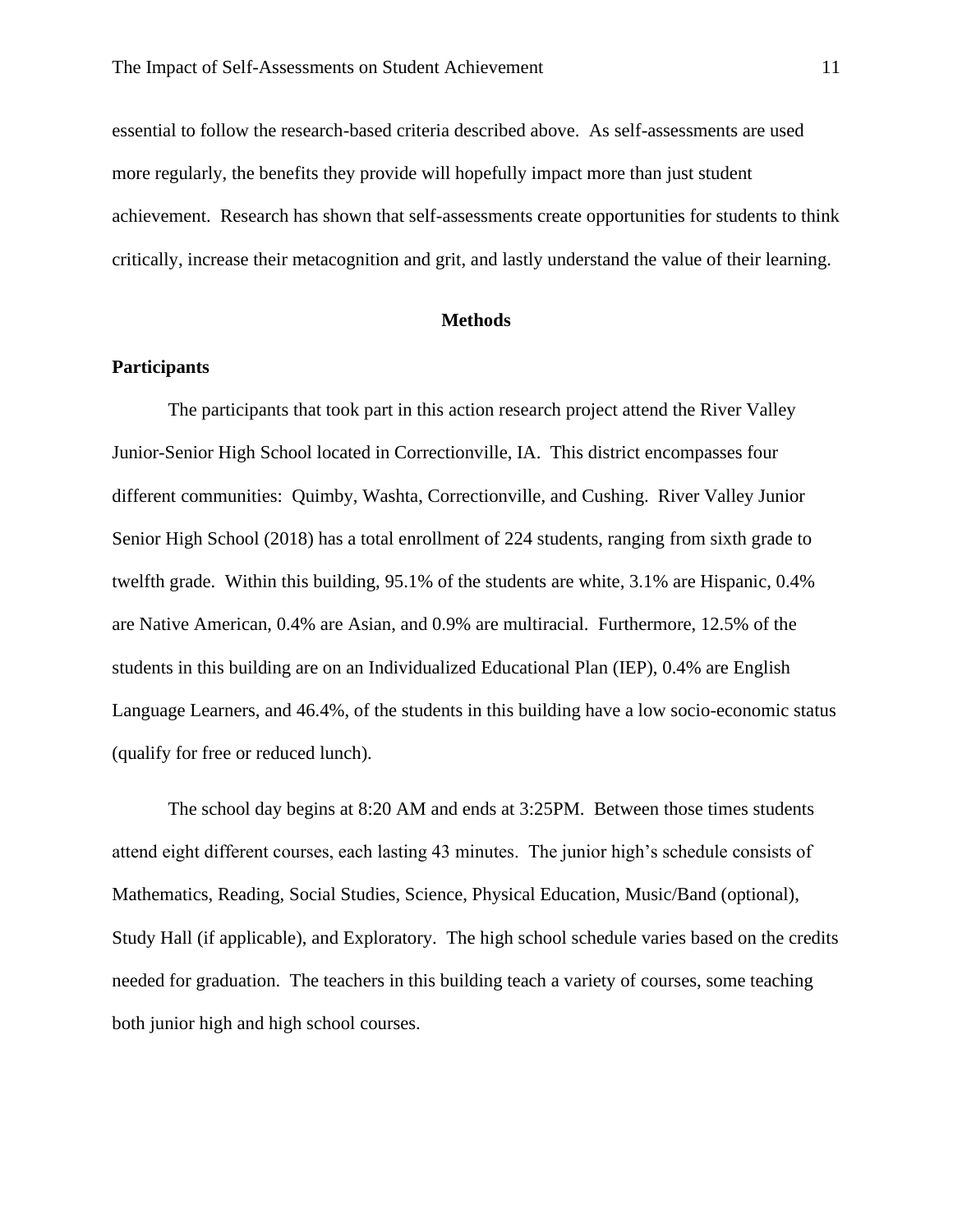There was a total of 49 participants in this study: 27 seventh graders and 22 eighth graders. In regard to the seventh graders in this study, 7% are on an IEP and 29.6% of the students participate in some form of intervention program. Of the eighth graders. 13% are on an IEP and 22.7% participate in some form of intervention program. The study was conducted during the  $3<sup>rd</sup>$ ,  $4<sup>th</sup>$ ,  $6<sup>th</sup>$ , and  $7<sup>th</sup>$  periods of the day during middle school math periods. Seventh graders attended mathematics class during the  $3<sup>rd</sup>$  and  $6<sup>th</sup>$  periods of the day, whereas eighth graders attended mathematics class during the  $4<sup>th</sup>$  and  $7<sup>th</sup>$  periods of the day.

### <span id="page-12-0"></span>**Measures**

Throughout this action research project, two types of quantitative data were collected and one type of qualitative data was collected. The two types of quantitative measures that were used were formative and summative assessments. The data was gathered to help answer the research question, *do self-assessments on formative assessments impact student math achievement in 7th and 8th grade students?* The data was collected over a series of eight weeks, starting on January  $20<sup>th</sup>$  and ending on March  $6<sup>th</sup>$ . In addition to the data collected during the action research project time period, other quantitative data were used as a comparison. Common summative and formative assessments documented prior to the action research project were included as part of the quantitative data measures.

The common formative and summative assessments used during this study were built into our current curriculum, PowerTeaching Math. The formative assessments ranged from three to seven questions, each relating to a specific standard being taught. The point value of each formative assessment varied based on the number and type of errors made based on the selfassessment rubric. The summative assessments encompassed the previously assessed standards on the formative assessments and had ten to fifteen questions. The mean score of each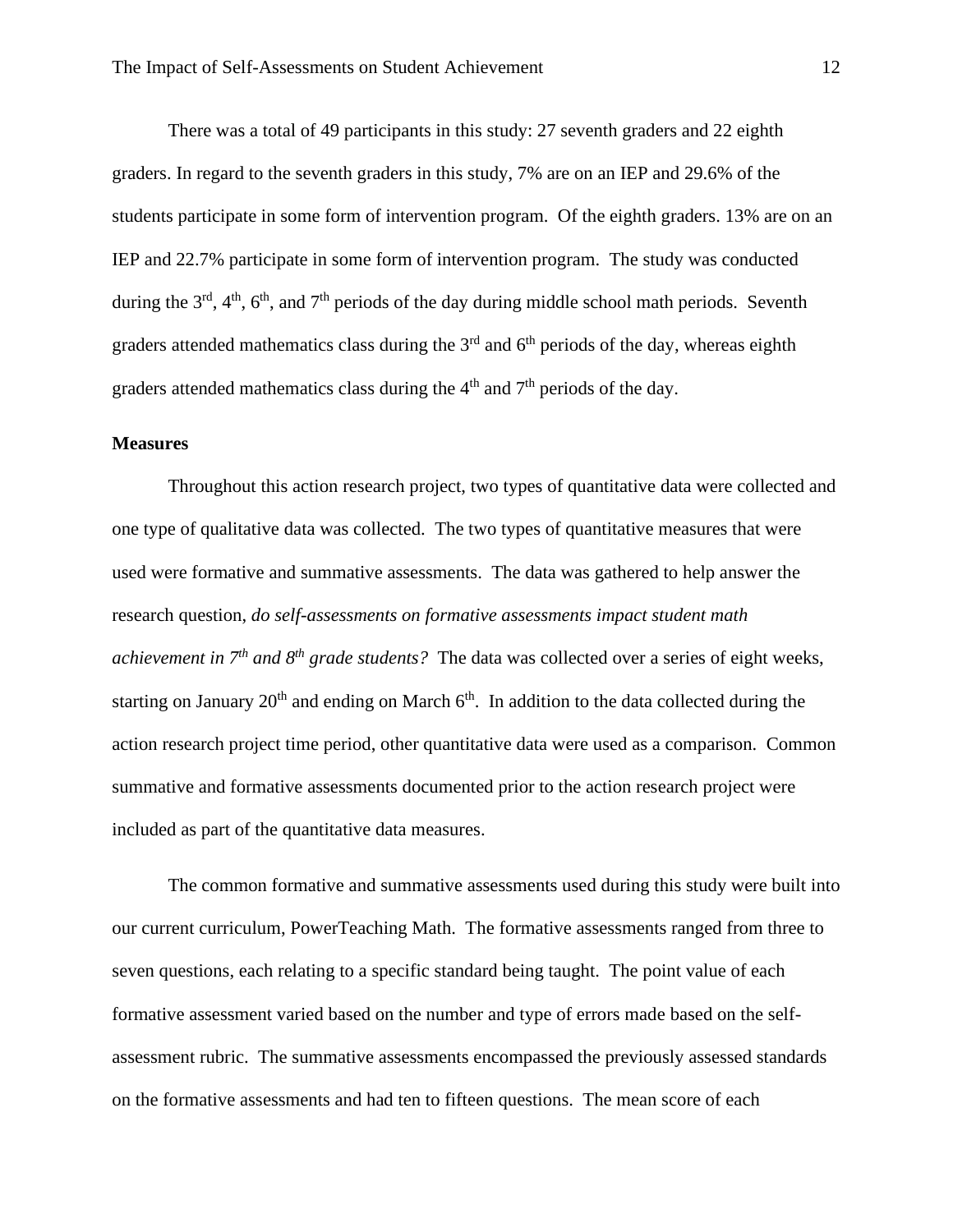assessment was collected and used to help determine impact. The mean score from the formative assessments taken prior to the study was compared to the mean score on the summative assessments taken prior to the study to determine the impact of formative assessments without the use of self-assessments. The mean score from the formative assessments taken during the study was compared to the mean score from the summative assessments taken during the study to determine if there was an impact on student achievement when self-assessments were implemented with the formative assessments.

The self-assessments were gathered as a form of qualitative data collection. The selfassessments that were used during the action research project were implemented to help identify common errors made on the formative assessments. The self-assessment rubric was created using four common Math errors and a combination of all errors. The four common errors include Carelessness, Precision, Computation, and Problem Solving. The criteria for each type of error differed slightly based on the students' contribution when creating the self-assessment rubric.

### <span id="page-13-0"></span>**Procedures**

The implementation of this action research project was to determine if self-assessments on formative assessments had an impact on student mathematics achievement in the  $7<sup>th</sup>$  and  $8<sup>th</sup>$ grade students. The comparison for this action research project included the common summative and formative assessments that were documented prior to the study, as well as a comparison of the mean, median, and mode of the common formative and summative assessments completed during this study. The two grade levels were chosen based on their size and familiarity with the instructional routine of PowerTeaching Math. The instructional routine of PowerTeaching Math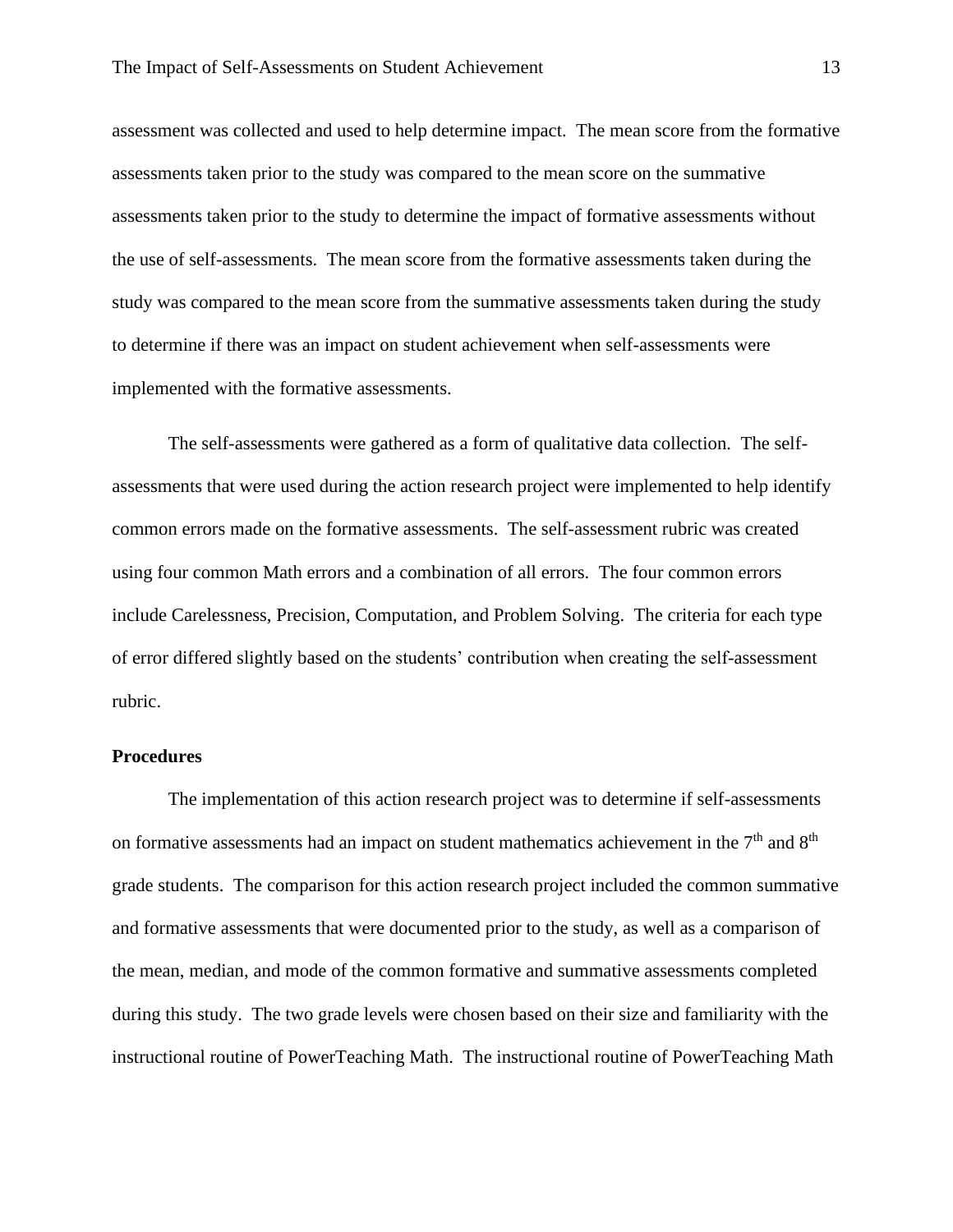is taught in sixth grade and may have impacted the results due to students still learning the processes.

The study began on January  $20<sup>th</sup>$ ; however, the first piece of data collected during the study was January 29<sup>th</sup>. Prior to the first formative assessment in this study, the researcher and 8<sup>th</sup> grade students created the criteria that were going to be used for the self-assessment rubric. The students determined what types of mistakes would qualify for the four different types of errors. In compliance with the research, this process was completed prior to each formative assessment given in the study. After creating the criteria, the students then completed the formative assessment. The researcher and the students then used the self-assessment rubric to assess the students' formative assessments. Throughout the whole-group instruction, the researcher demonstrated what mistakes would qualify for the different types of errors. This was a very collaborative process with both teacher and student input. Within the  $7<sup>th</sup>$  grade Mathematics Class, the whole group self-assessment process was implemented during all three self-assessments that were given. Within the  $8<sup>th</sup>$  grade Mathematics Class, the whole-group selfassessment process was implemented during all three self-assessments that were completed. Due to lack of time, both classes were not able to complete the self-assessments without teacher guidance.

After the self-assessments were completed, the students then identified their most common errors and completed a self-reflection on the errors. Self-assessments were only implemented on formative assessments. To determine the impact of the self-assessments, summative assessments were implemented after the completion of the unit. The summative assessments were assessed using the same rubric as the self-assessments; however, the value of the summative assessments increased based on the number of questions and standards assessed.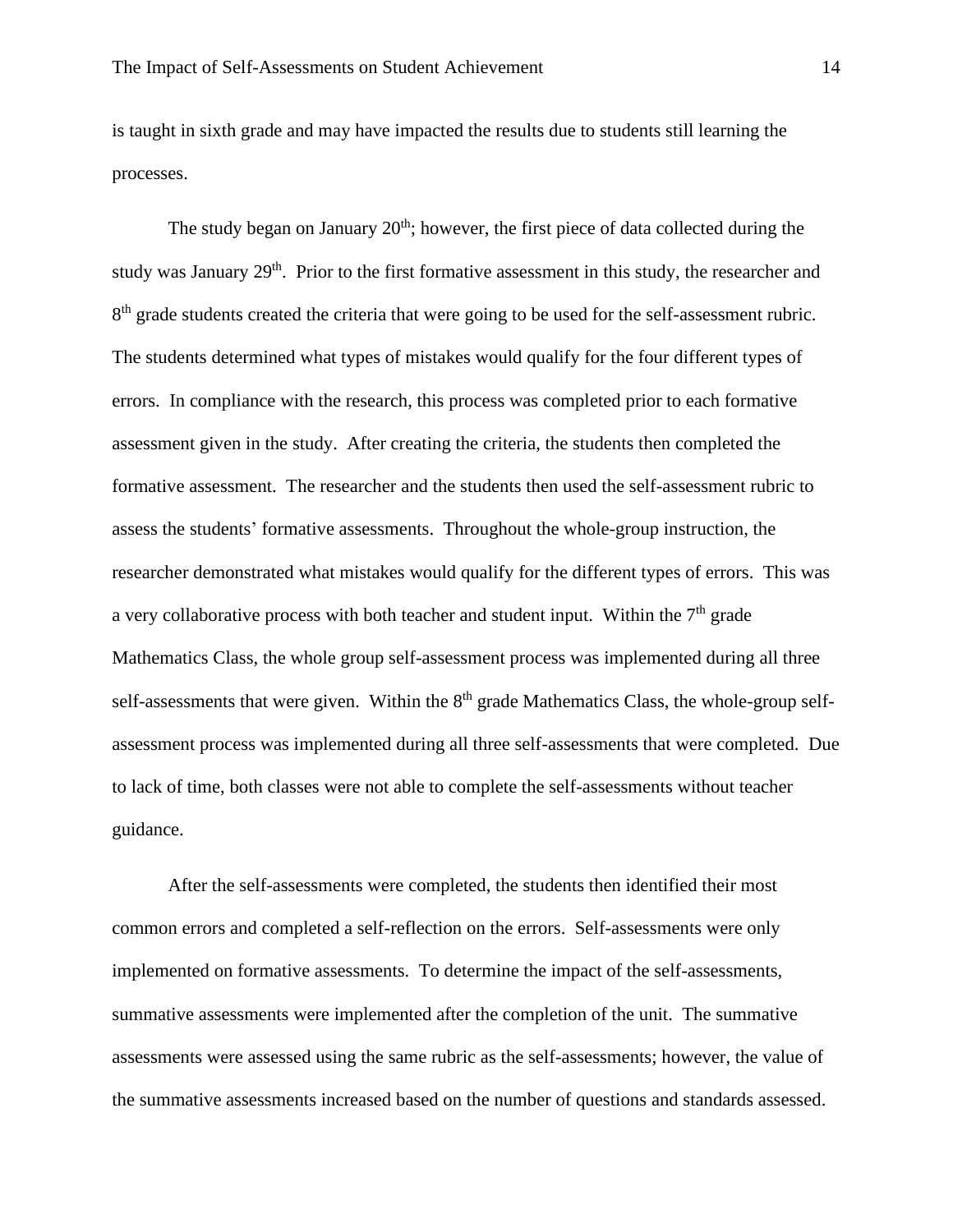The results of the summative assessments would help determine the impact of self-assessments when compared to the previously gathered quantitative and qualitative data.

### **Findings**

The variables analyzed in this study included the mean scores on the PowerTeaching Summative Assessments. The use of the self-assessment on formative assessments were the independent variable and the impact the self-assessment had on the summative assessments was the dependent variable. The  $7<sup>th</sup>$  Grade and  $8<sup>th</sup>$  Grade mean scores from PowerTeaching Summative Assessments taken during the study were compared to the PowerTeaching Summative Assessment mean scores taken prior to the study using paired sample T-tests. The pvalue on the T-tests, alpha  $= .05$ , was used to determine any statistical significance in the mean scores. In addition to the p-value on the T-tests, a bar graph was created to show any major differences in the mean values of individual participants between the PowerTeaching Summative Assessments. The four pieces of data provided below were analyzed to determine the impact of self-assessments on formative assessments had on student achievement on summative assessments.

Figure 1 and Figure 2 represent the individual mean scores from the PowerTeaching Summative Assessments taken prior to the study and the individual PowerTeaching Summative Assessment mean scores collected during the study for the 7th Grade and 8th Grade. When interpreting the graphs, there is a slight difference in mean scores for the majority of the 7th and 8th Grade students. The majority of both  $7<sup>th</sup>$  and  $8<sup>th</sup>$  Grade students have a decrease in their mean scores from the Summative Assessments taken prior to the study when compared to the Summative Assessments taken during the study.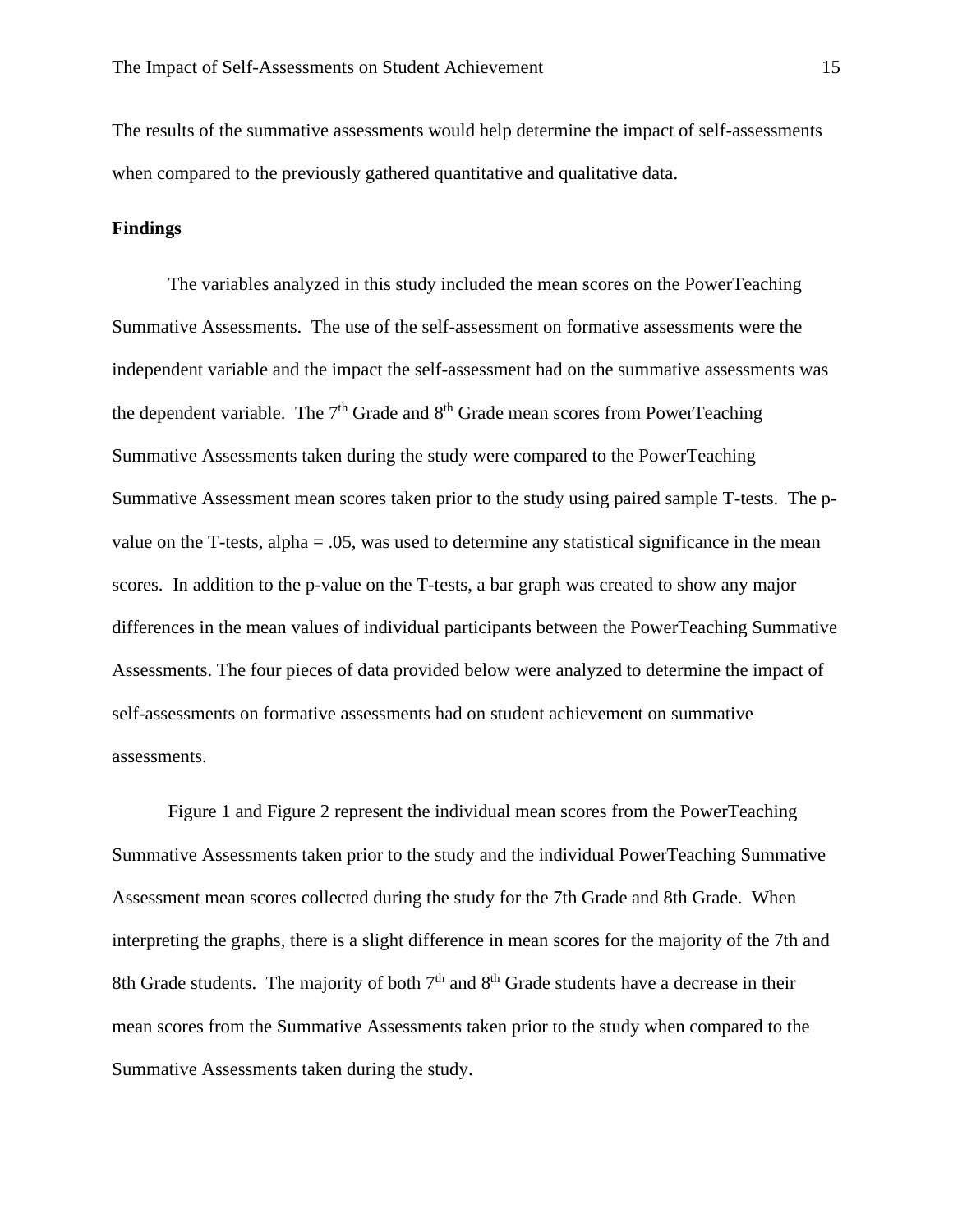# **Figure 1**





# **Figure 2**

*Individual 7th Grade Mean Scores (2020)*

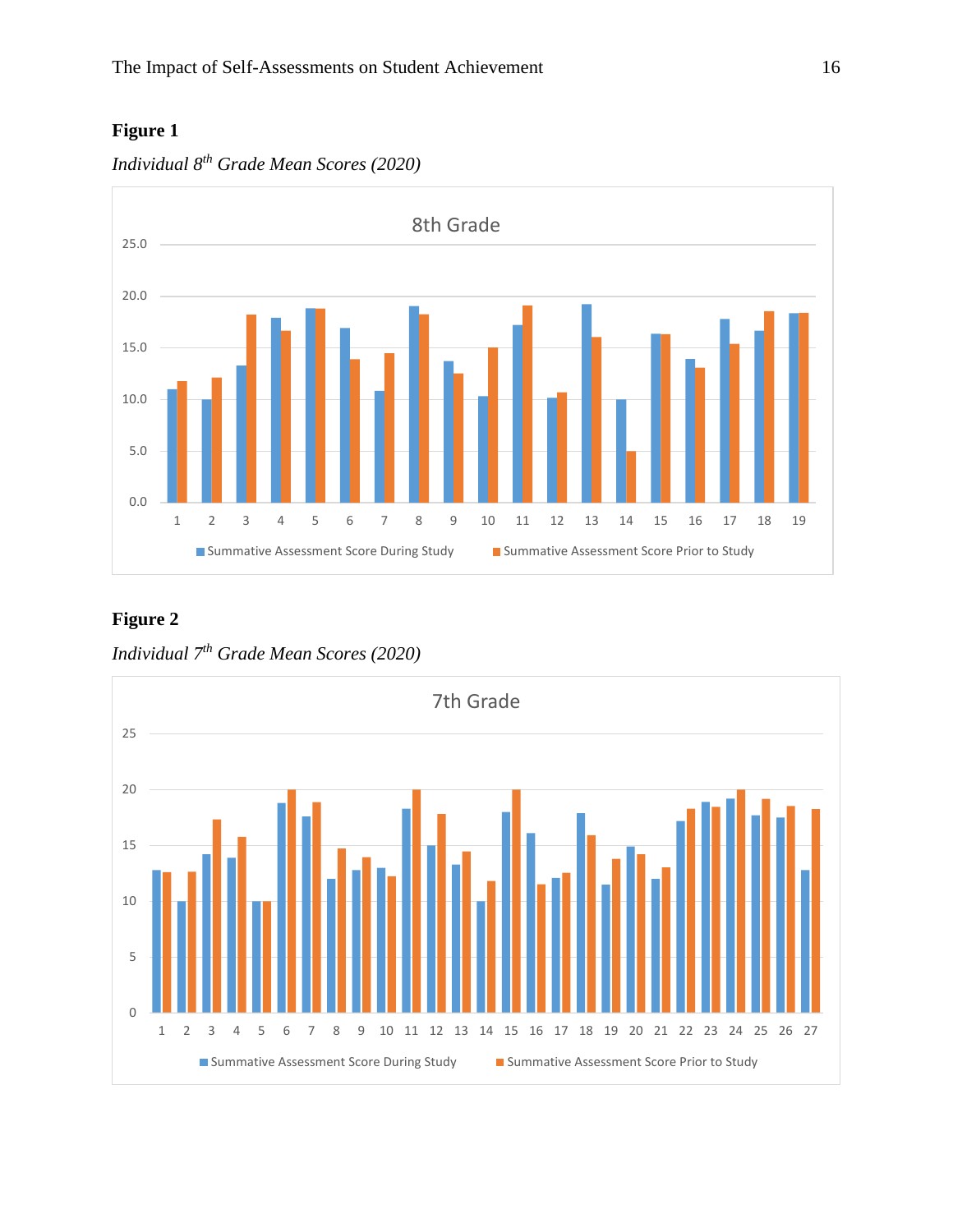The data provided in Table 1 includes the number of participants in each group and the mean from the PowerTeaching Summative Assessments. When comparing strictly the mean scores from the summative assessments, there is a slight decrease from the mean scores on the summative assessments gathered during the study from the mean scores taken on the summative assessments prior to the study. The  $8<sup>th</sup>$  Grade mean score decreased by 0.2 point and the  $7<sup>th</sup>$ Grade mean scored decreased by 1.1 points. When analyzing the mean scores as a collected group, the mean scores showed a slight decrease of 0.6 point from the summative assessments taken prior to the summative assessments taken during the study.

## **Table 1**

# *Group Mean Scores (2020)*

### **Descriptives**

| N  | <b>Mean</b> |
|----|-------------|
| 19 | 15.0        |
| 19 | 14.8        |
| 27 | 15.8        |
| 27 | 14.7        |
| 46 | 15.4        |
| 46 | 14.8        |
|    |             |

Although there is a slight decrease in the mean scores in all three categories from Table 1, the p-value from the sample T-tests was analyzed to determine any statistical significance. The p-value provides researchers a better understanding of how statistically significant their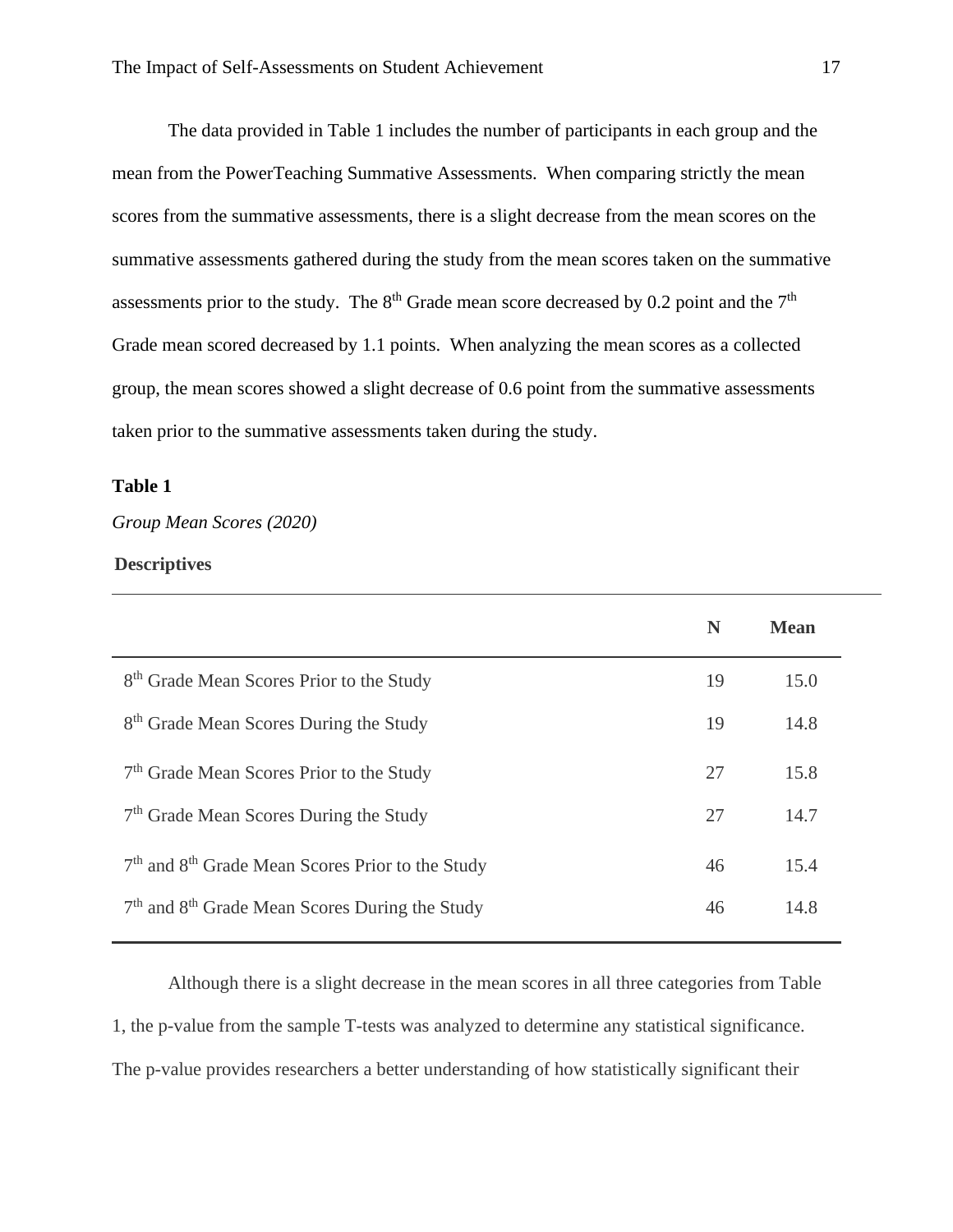study was when analyzing their data. If the p-value is  $\langle 0.05 \rangle$ , there is a statistical significance between the data being analyzed; however, if the p-value is 0.05 or greater, there is no statistical significance.

Analyzing the data from Table 2, the p-value for each category varies in its statistical significance. The p-value from the  $8<sup>th</sup>$  Grade shows no statistical significance since the p-value is above 0.05. The  $7<sup>th</sup>$  Grade and whole group data both show statistical significance. The  $7<sup>th</sup>$ Grade p-value is notably less than 0.05, whereas the whole group p-value is slightly below 0.05. Although both the 7<sup>th</sup> Grade and Whole Group Data showed they were statistically significant, the impact of self-assessments had the opposite impact that the researcher hypothesized.

# **Table 2**

Paired Samples T-Test

|                             |                               |             | <b>statistic</b> | df   | $\mathbf{p}$ |
|-----------------------------|-------------------------------|-------------|------------------|------|--------------|
| 8 <sup>th</sup> Grade Prior | 8 <sup>th</sup> Grade Study   | Student's t | 0.252            | 18.0 | 0.804        |
| $7th$ Grade Prior           | $7th$ Grade Study             | Student's t | 2.962            | 26.0 | 0.006        |
| Whole Group Prior           | <b>Whole Group Study Data</b> | Student's t | 2.077            | 45.0 | 0.044        |

### **Discussion**

# <span id="page-18-1"></span><span id="page-18-0"></span>**Major Findings**

The findings from this study indicated that self-assessments had some impact on student achievement on  $7<sup>th</sup>$  Grade Mathematics Students; however, the impact on  $8<sup>th</sup>$  Grade Mathematics Students was not statistically significant. Although there was an impact on student achievement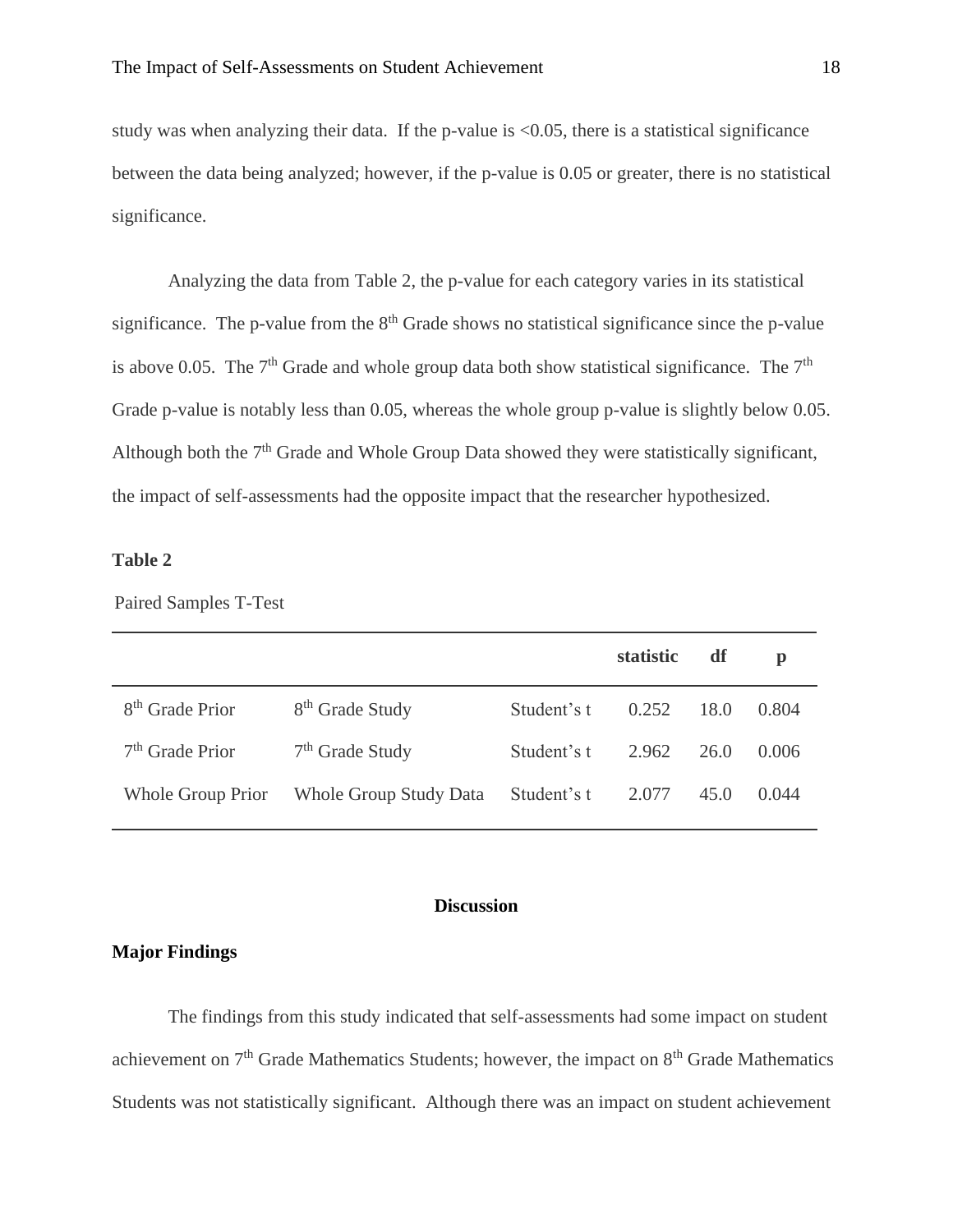for  $7<sup>th</sup>$  Grade Mathematics Students, the study showed a negative impact. Analyzing both the pvalue and the comparisons of PowerTeaching Summative Assessments mean scores, the majority of the students did not improve their mean scores after using self-assessments on the formative assessments. When the  $7<sup>th</sup>$  and  $8<sup>th</sup>$  Grade Mathematics Groups were combined, the data showed that student achievement was also negatively impacted through the use of self-assessments on formative assessments.

### <span id="page-19-0"></span>**Limitations to the Study**

The study was limited in the following ways: the number of PowerTeaching Summative and Formative Assessments implemented, the length of the study, familiarity with selfassessments, and the difficulty of the content being taught. Researchers who have implemented self-assessments suggest that students participate in the creation of the self-assessment rubric; however, some students were inexperienced when using rubrics to assess their work. Having to teach this new skill required more time than previously anticipated.

The data gathered from the PowerTeaching Summative Assessments prior to the study assessed content that many of the students grasped quickly due to their ability to connect to their knowledge from the previous year. The data collected during the study assessed content that was relatively new to the students. 8<sup>th</sup> Grade Mathematics Students were assessed on Functions, a completely new unit that is introduced in 8<sup>th</sup> Grade. 7<sup>th</sup> Grade Mathematics Students were assessed on Scale Factor and Geometric Formulas, concepts that were not taught as in-depth during the previous year. The unfamiliarity of the concepts from the units assessed during the study prolonged the length of each unit to ensure students were prepared to take the assessments.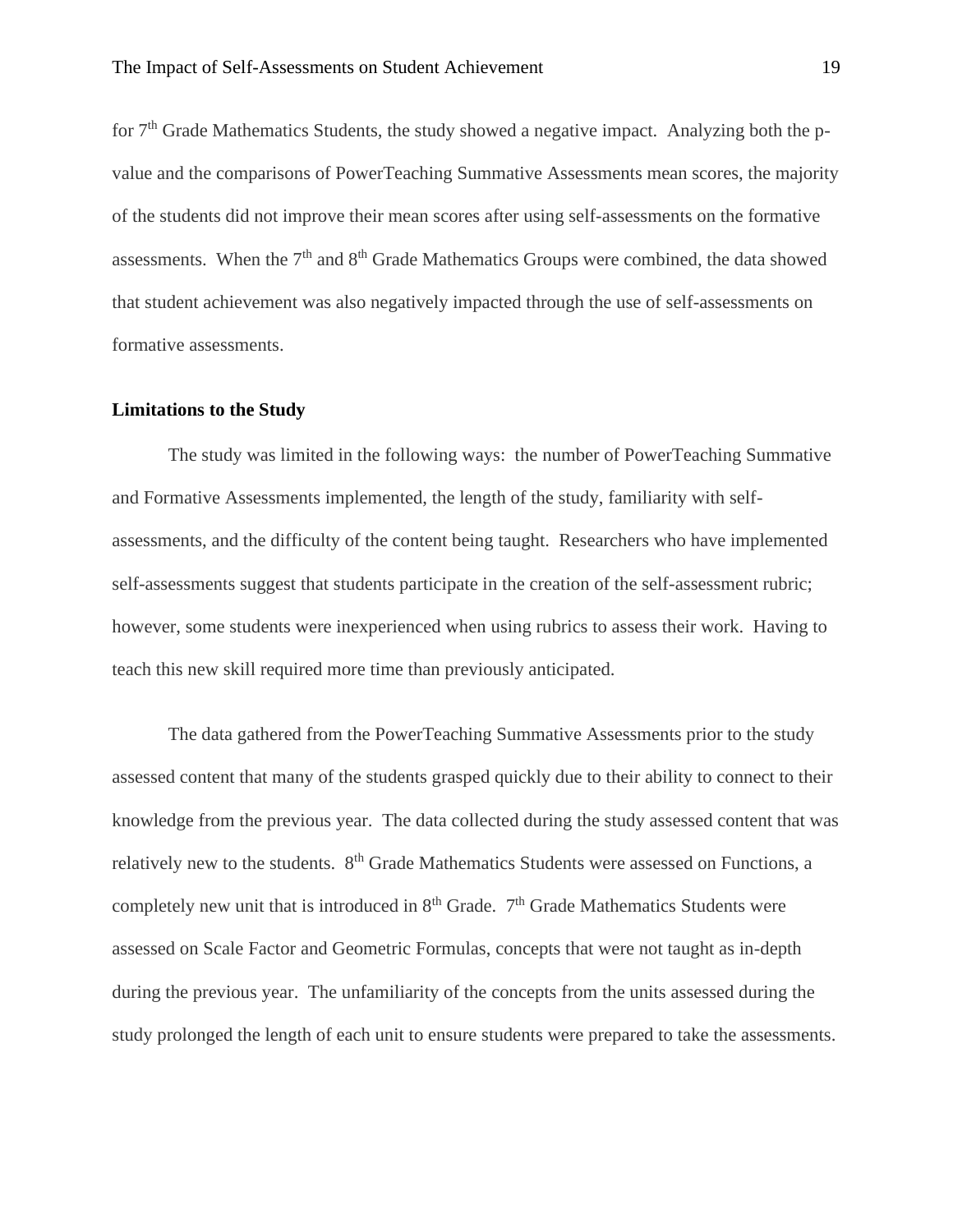The prolonged length of each unit also limited the amount of formative assessments and summative assessments that were implemented during the study.

# **Conclusion**

<span id="page-20-0"></span>The data collected during this study did not show a statistical significance for  $8<sup>th</sup>$  grade mathematic students but did show a negative impact for  $7<sup>th</sup>$  grade mathematic students. However, to increase the reliability and validity of the impact of self-assessments, the time of the study needs to be increased. As students gain more familiarity with the process and expectations, the results may change to approve the researcher's hypothesis. Self-assessments have been shown to positively impact student achievement. Stallings & Tascione (1996), Ross (2006), and Ozan, C., & Kincal (2017) have all found that self-assessments have some form of positive impact on students. Therefore, this intial study does not fully disprove my hypothesis due to the previously discovered impact of self-assessment and the limitations to this study.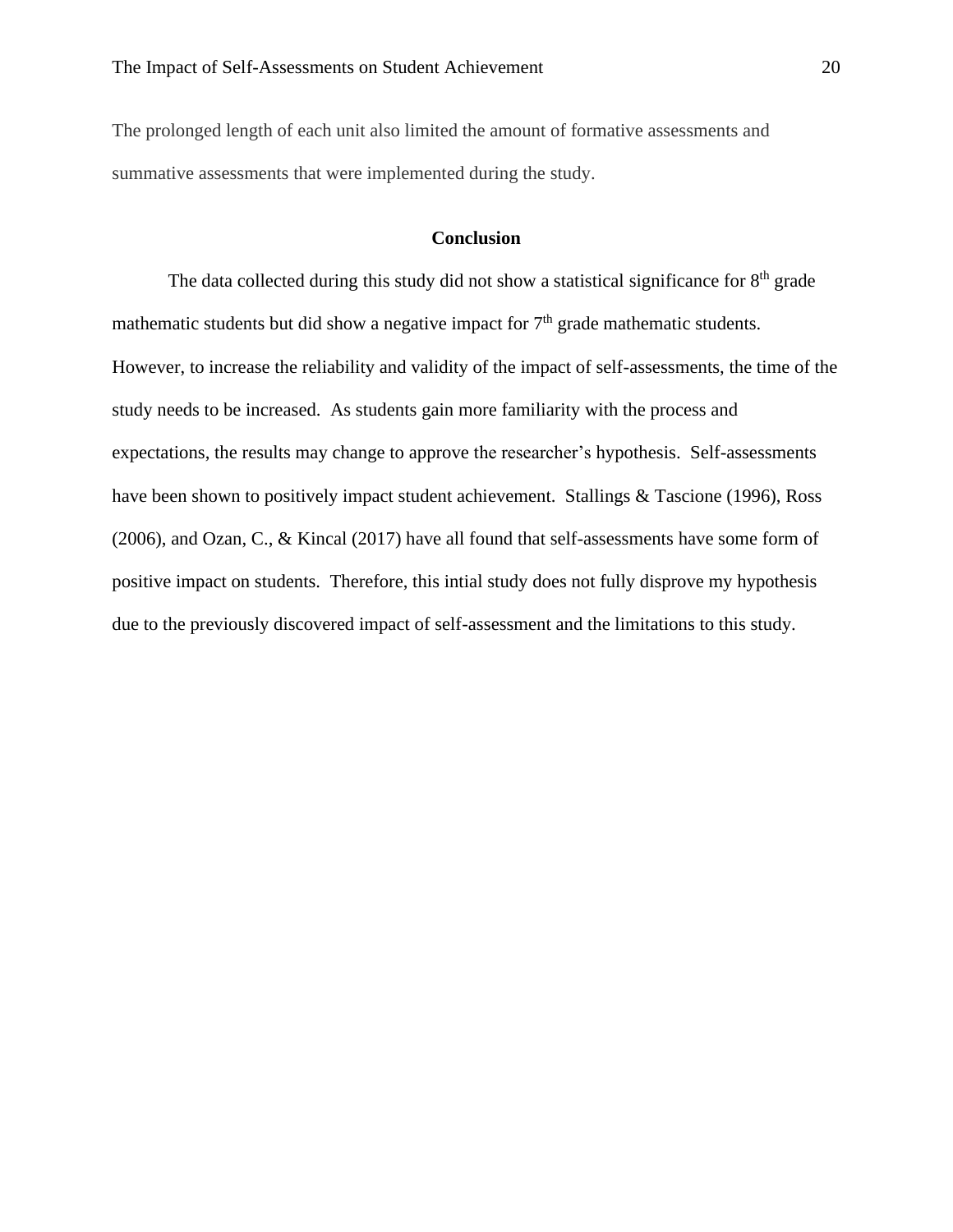### References

<span id="page-21-0"></span>Ainsworth, L. (2010). *Rigorous curriculum design.* Englewood: Leadership and learning center.

Andrade, H., & Valtcheva, A. (2009). Promoting learning and achievement through selfassessment. *Theory inot practice*, 12-19. Retrieved from file:///C:/Users/megan/Documents/Capstone/Promoting%20Learning%20and%20Achiev ement%20Through%20Self%20Assessment.pdf

Armstrong, T. (2016). *The power of the adolescent brain.* Alexandria: ASCD.

Boston, C. (2002). The concept of formative assessment. *Practical assessment, research, and evaluation, 8*(1). Retrieved from https://scholarworks.umass.edu/pare/vol8/iss1/9

Cauley, K., & McMillan, J. (2010). Formative assessments techniques to support student motivation and achievement. *The clearing house: A journal of educational strategeis, issues, and ideas, 83*. Retrieved from http://fortee.ru/wpcontent/uploads/2017/07/%D0%9A%D0%BE%D0%BB%D0%B8- %D0%9C%D0%B0%D0%BA%D0%9C%D0%B8%D0%BB%D0%BB%D0%B0%D0% BD-2010-%D0%A2%D0%B5%D1%85%D0%BD%D0%B8%D0%BA%D0%B8- %D1%84%D0%BE%D1%80%D0%BC%D0%B0%D1%82%D0%B8%D0%B2%D0%B D%D0%BE%D0%B8%CC%86-%D0%BE%D1%

- Dean, C., Hubbell, E., & et.al. (2012). *Classroom instruction that works: 2nd edition.* Dever: Mid-continent research for education and learning .
- Furman, R. (2017). *The future ready challenge.* Portland: International society for technology in education.